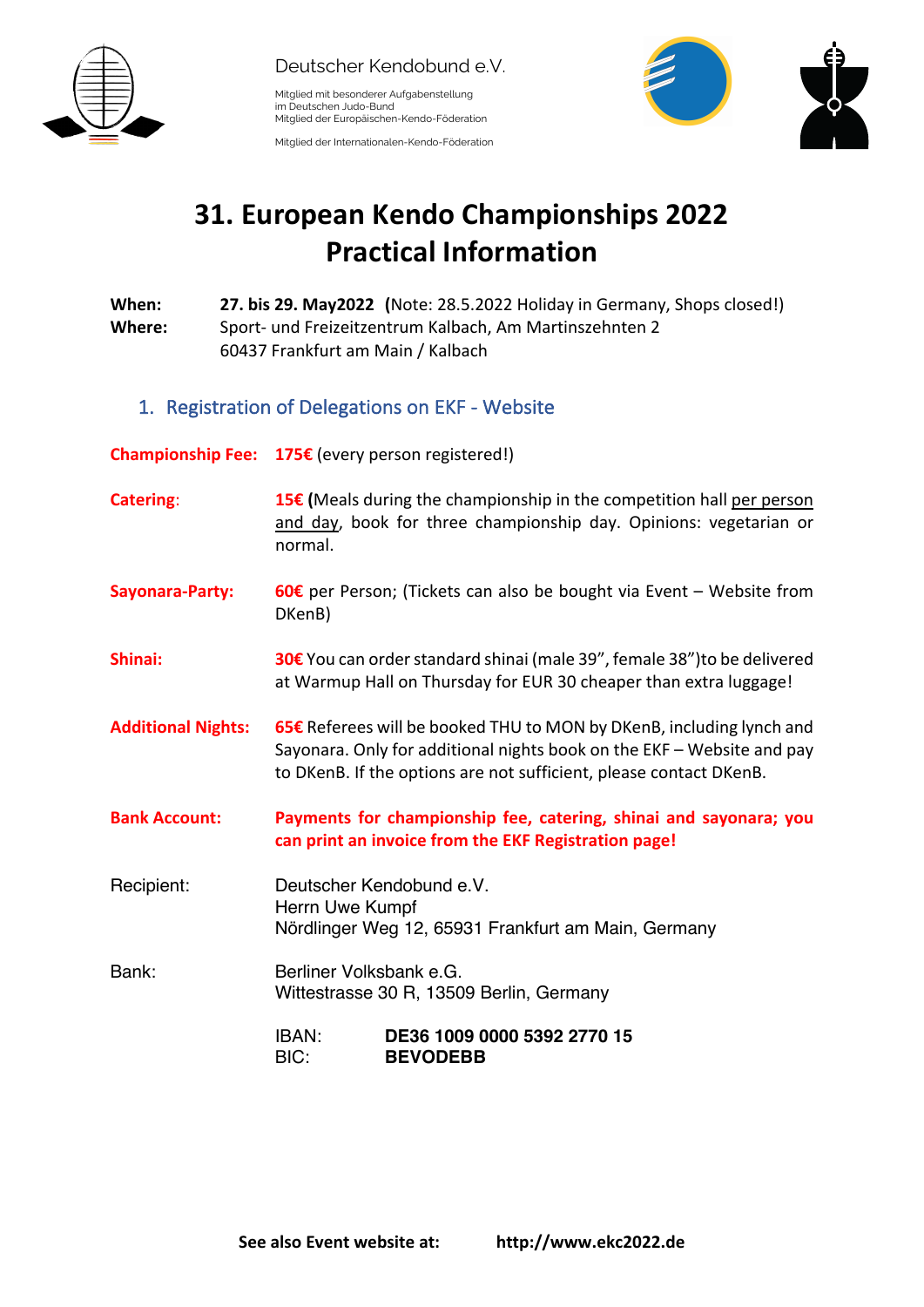

## Deutscher Kendobund e.V.

Mitglied mit besonderer Aufgabenstellung im Deutschen Judo-Bund Mitglied der Europäischen-Kendo-Föderation





2. Hotel:

**Booking for Hotel directly by National Federations, all communication, and payments to the hotel! Referees will be booked by DKenB for hotel, lunch and sayonara, no need to include them into the registration. Just for Extra nights, please see above!**

## **Following hotels are for official and country delegation only**

| <b>Higher level:</b> | Relexa Hotel Frankfurt am Main<br>Lurgiallee 2                        | (Official Main Hotel)                                                 |  |  |  |  |  |
|----------------------|-----------------------------------------------------------------------|-----------------------------------------------------------------------|--|--|--|--|--|
|                      | 60439 Frankfurt                                                       |                                                                       |  |  |  |  |  |
|                      | https://www.relexa-hotel-frankfurt.de/                                |                                                                       |  |  |  |  |  |
|                      | Bookingname: "EKC2022"                                                |                                                                       |  |  |  |  |  |
|                      | Pre-reservation from 26. until 30. May 2022                           |                                                                       |  |  |  |  |  |
|                      | access contingent available until 15. April 2022                      |                                                                       |  |  |  |  |  |
|                      | contact e-Mail: Reservierung.Frankfurt.Main@relexa-hotel.de           |                                                                       |  |  |  |  |  |
|                      | 84€ per double room incl. breakfast per day                           |                                                                       |  |  |  |  |  |
|                      |                                                                       | Transport from hotel to hall and back is included in championship fee |  |  |  |  |  |
| <b>Middle level:</b> | 1. B&B Hotel Frankfurt-Nord                                           |                                                                       |  |  |  |  |  |
|                      | Heinrich-Lanz-Allee 3                                                 |                                                                       |  |  |  |  |  |
|                      | 60437 Frankfurt / Main                                                |                                                                       |  |  |  |  |  |
|                      | https://www.hotel-bb.com/de/hotel/frankfurt-nord                      |                                                                       |  |  |  |  |  |
|                      | Transport not necessary, hall can be reached on foot                  |                                                                       |  |  |  |  |  |
|                      | 2. B&B Hotel Bad Homburg                                              |                                                                       |  |  |  |  |  |
|                      | Horexstrasse 26                                                       |                                                                       |  |  |  |  |  |
|                      | 61352 Bad Homburg                                                     |                                                                       |  |  |  |  |  |
|                      | https://www.hotel-bb.com/de/hotel/bad-homburg                         |                                                                       |  |  |  |  |  |
|                      | Transport from hotel to hall and back is included in championship fee |                                                                       |  |  |  |  |  |
|                      | For both B&B Hotels:                                                  |                                                                       |  |  |  |  |  |
|                      | Bookingname: "EKC 2022"                                               |                                                                       |  |  |  |  |  |
|                      | Pre-reservation applies from 26. until 30. May 2022                   |                                                                       |  |  |  |  |  |
|                      | Access contingent available until 15. April 2022                      |                                                                       |  |  |  |  |  |
|                      |                                                                       | Contact e-Mail: Frau Aiga Schmücker: frankfurt-nord@hotelbb.com       |  |  |  |  |  |
|                      | 83€ per double room incl. breakfast per day                           |                                                                       |  |  |  |  |  |
|                      | 108€ per 3-bed room incl. breakfast per day                           |                                                                       |  |  |  |  |  |
|                      | 118€ per 4-bed room incl. breakfast per day                           |                                                                       |  |  |  |  |  |
|                      | See also Event website at:                                            | http://www.ekc2022.de                                                 |  |  |  |  |  |